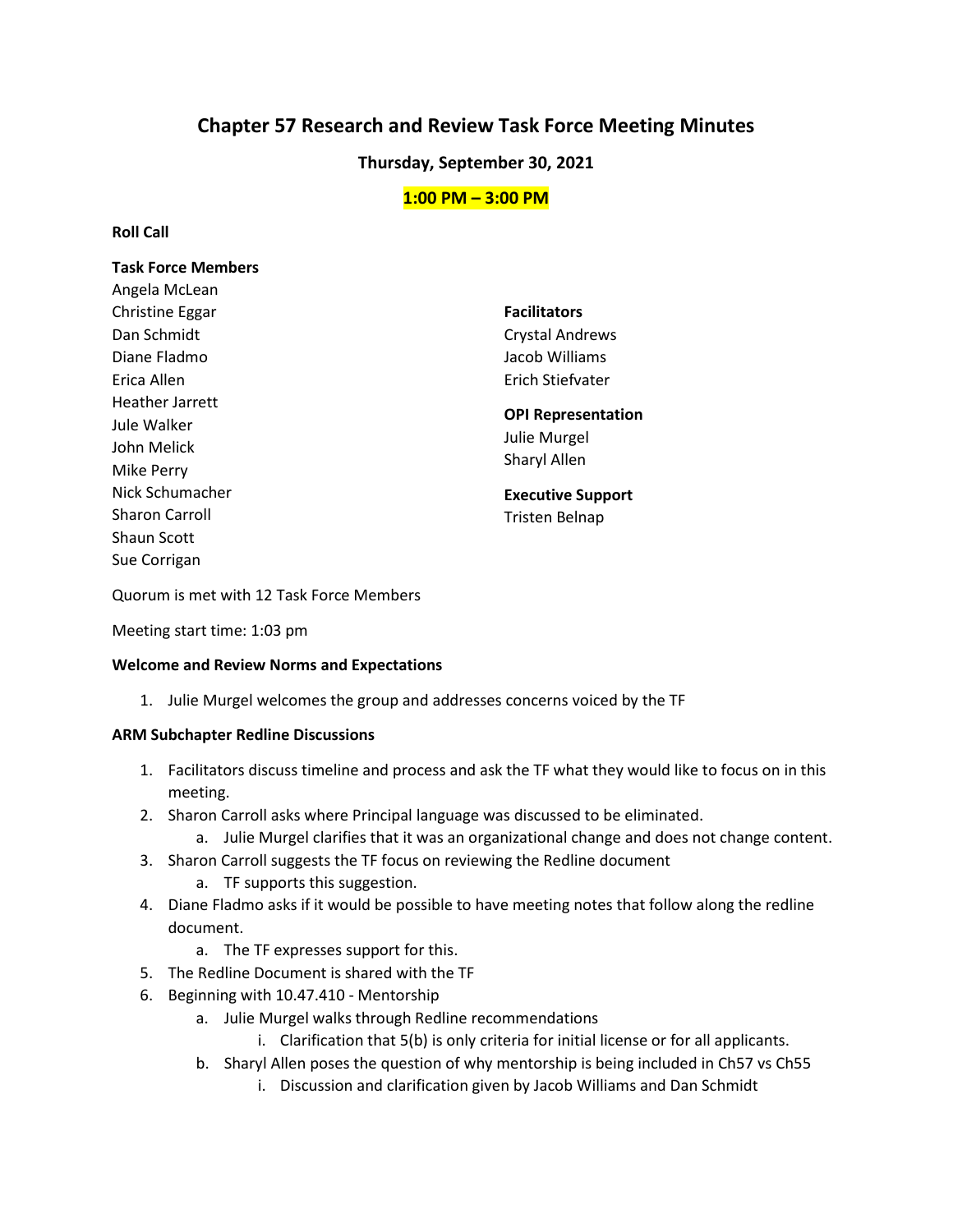- c. Sharon Carroll asks what are "Accredited Prep programs that lead to licensure in another state"
	- i. How do we decide what those quality programs are?
	- ii. Julie Murgel responds and explains that if an EPP program is certified by the state where the program is located is certified, the OPI would recognize it.
- d. Question voiced about what a 5C license is?
	- i. Jacob Williams and Julie Murgel explain and clarify why the 5C is necessary with mentorship.
- e. Diane Fladmo expresses she would like to see more information about states alternative programs not affiliated with an EPP.
	- i. Julie Murgel commits to finding examples.
- f. Situational discussion around individuals which have left an EPP
- g. Julie Murgel explains 10.57.424 in class 5 licenses
- h. Angela McLean makes comments about why mentorship has been included in Chapter 57
	- i. Sharyl Allen makes comment about checks and balances between OPI and districts and asks if mentorship could be a barrier in licensure.
- 7. Discussion moves to the PRAXIS in licensure
	- a. Mike Perry makes comment that he feels Praxis should not be a requirement of licensure.
	- b. TF expresses support to the idea of an and/or (smorgasboard) options.
		- i. John Melick explains the MAC system used at MSU
		- ii. TF discusses what an and/or option may look like.
	- c. Erica Allen makes comment that possibly the required GPA may need to be higher than 3.25
	- d. Dan Schmidt expresses that content knowledge is not the core need in teaching children.
- 8. Discussion of six semester credits vs
	- a.
- 9. Discussion of 10.57.411
	- a. Julie Murgel explains redline changes.
	- b. Christine asks question that applicants must have all the included requirements.
		- i. Julie Murgel explains that yes the applicant must have all requirements.
- 10. 10.58.412
	- a. Julie Murgel explains changes in redline document.
	- b. John Melick makes comment that making the change to create more equity between six semester credits or 60 renewal units.
	- c. Kristi Steinberg, a member of the public, makes note that school psychology is listed in 412 but is not a teaching endorsement on a class 1 or 2 license.
		- i. Julie Murgel takes note that this needs to be corrected.
		- ii. Nick Schumacher asks clarifying question about HS teachers teaching psychology classes.
			- 1. Julie Murgel clarifies

### 11. 10.57.413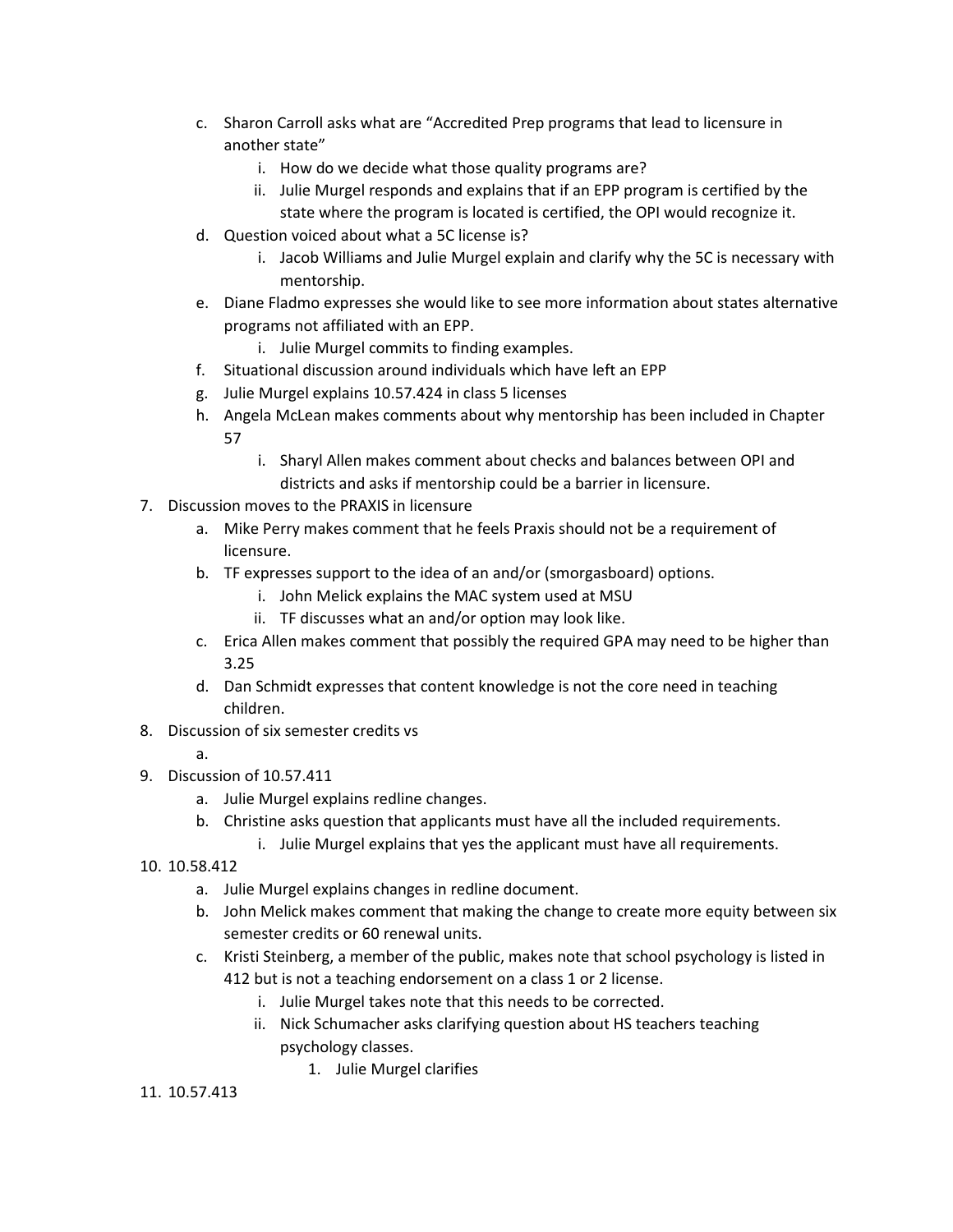- a. Julie Murgel explains redline document and addresses concerns brought up earlier in meeting by Sharon Carroll.
- b. Julie Murgel poses question to the TF if they would like 3 years or 5 years.
	- i. Erica Allen responds with 3
- 12. 10.58.414
	- a. Julie Murgel explains redline document
	- b. Dan Schmidt asks if there have been external doctorates considered in administrative licenses?
		- i. John Melick responds. He thinks the degree would be compared to the standards that must be met.
		- ii. Dan responds with example of supt in Colorado. He asks if a smorgusboard of requirements should be considered for administration as well.
		- iii. Angela McLean explains that research has been done and could be incorporated in ARM.
	- c. Crystal Andrews poses situational question regarding note in redline document.
		- i. John Melick explains the requirement for MT law and finance courses became required via the MT legislature
		- ii. Julie Murgel explains unusual case related to this.
	- d. Sharon Carroll asks for clarification about the content of university law course
		- i. Crystal Andrews asks for clarification if program changes have occurred to include MT specific content.
			- 1. Diane Fladmo points out she has attended courses that include MT specific content.
		- ii. Diane Fladmo expresses importance to include collective bargaining in programs.
	- e. Kirk Miller, member of the public, makes comment about the subcommittee of OCHE recommendation to eliminate the needs for specific credits but take into account that out of state applicants may not be aware of MT specific cases. The subcommittee felt requirement would not necessarily need to be three separate courses.
- 13. 10.15.415 419
	- a. Julie Murgel explains redline changes.
- 14. 10.58.420
	- a. Julie Murgel explains redline changes and specific recommendations.
- 15. 10.57.421
	- a. Julie Murgel explains she may need more information to clearly explain the agriculture recommendations
- 16. 10.57.437 Dual Enrolment
	- a. Julie Murgel poses question is it required?
- 17. 10.57.221
	- a. Julie Murgel explains the addition of reciprocity for military spouses
- 18. 10.57.422
	- a. Julie Murgel explains the addition of
- 19. 10.57.107
	- a. Julie Murgel explains redline document around emergency authorizations.